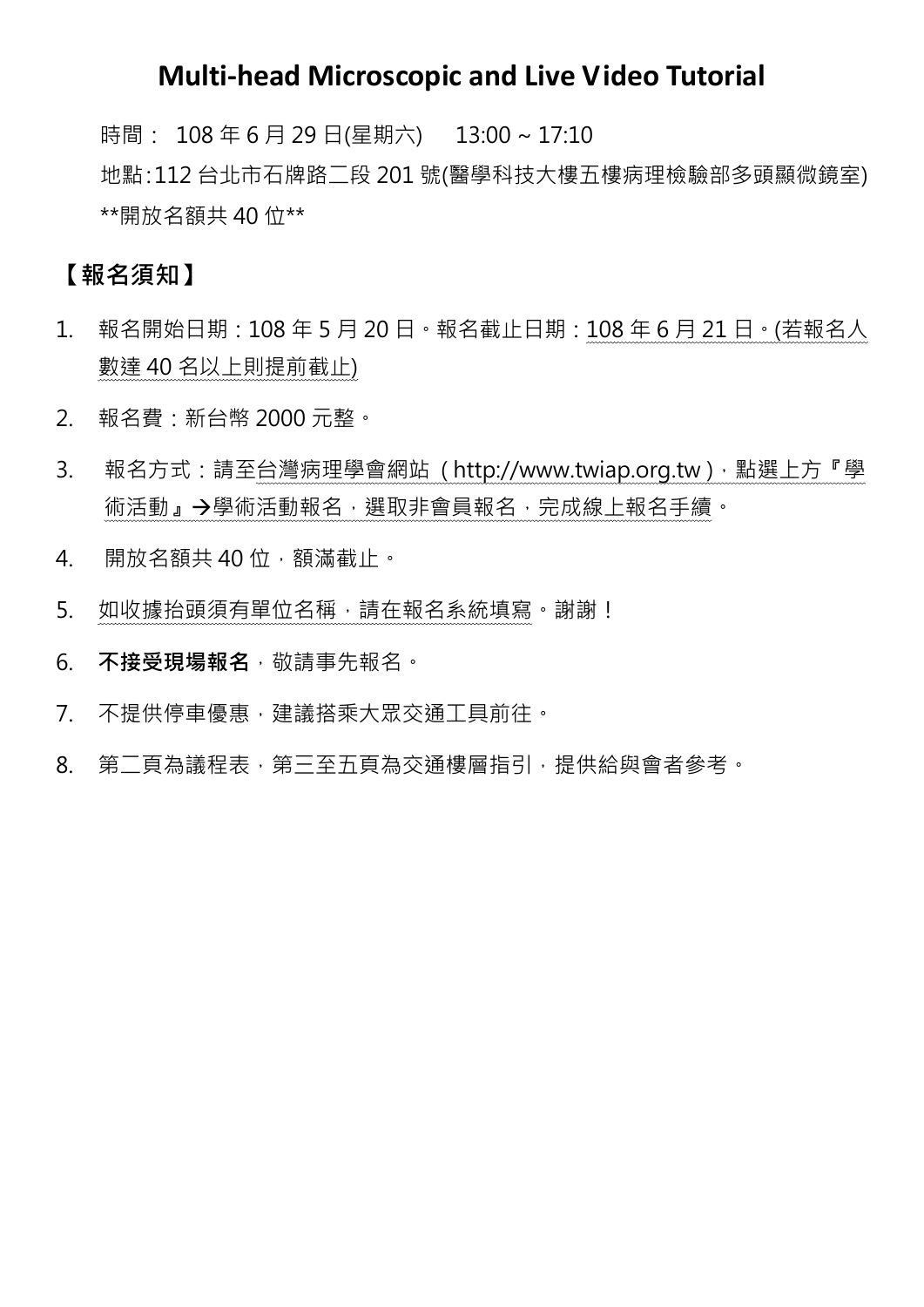

**Taiwan Society of Clinical Cytology**

**Taiwan Society of Pathology**

### **Date: June 29, 2019 Time: 13:00---17:10 Venue: Department of Pathology, Taipei Veterans General Hospital**

## **Multi-head Microscopic and Live Video Tutorial (Moderator: Dr. Chiung-Ru Lai)**

| <b>Time</b> |                                                                                        | <b>Speaker</b>                                                                |
|-------------|----------------------------------------------------------------------------------------|-------------------------------------------------------------------------------|
| 13:00-13:30 | <b>Registration &amp; Opening</b>                                                      |                                                                               |
| 13:30-14:10 | Diagnostic Seminar of Thyroid FNA from Kuma<br>Hospital (I)---Common thyroid lesions   | Dr. Mitsuyoshi Hirokawa &<br>Ms. Suzuki Ayana<br>(Kuma Hospital, Kobe, Japan) |
| 14:10-14:50 | Diagnostic Seminar of Thyroid FNA from Kuma<br>Hospital (II)---Rare thyroid lesions    | Dr. Mitsuyoshi Hirokawa &<br>Ms. Suzuki Ayana<br>(Kuma Hospital, Kobe, Japan) |
| 14:50-15:00 | <b>Discussion</b>                                                                      |                                                                               |
| 15:00-15:20 | <b>Break</b>                                                                           |                                                                               |
| 15:20-16:00 | Diagnostic Seminar of Thyroid FNA from Kuma<br>Hospital (III)---Tricky thyroid lesions | Dr. Mitsuyoshi Hirokawa &<br>Ms. Suzuki Ayana<br>(Kuma Hospital, Kobe, Japan) |
| 16:00-16:10 | <b>Discussion</b>                                                                      |                                                                               |
| 16:10-17:00 | <b>Salivary Gland FNA</b>                                                              | Dr. Kayoko Higuchi<br>(Kyoudo Hospital, Naha, Japan)                          |
| 17:00-17:10 | Discussion and Closing                                                                 |                                                                               |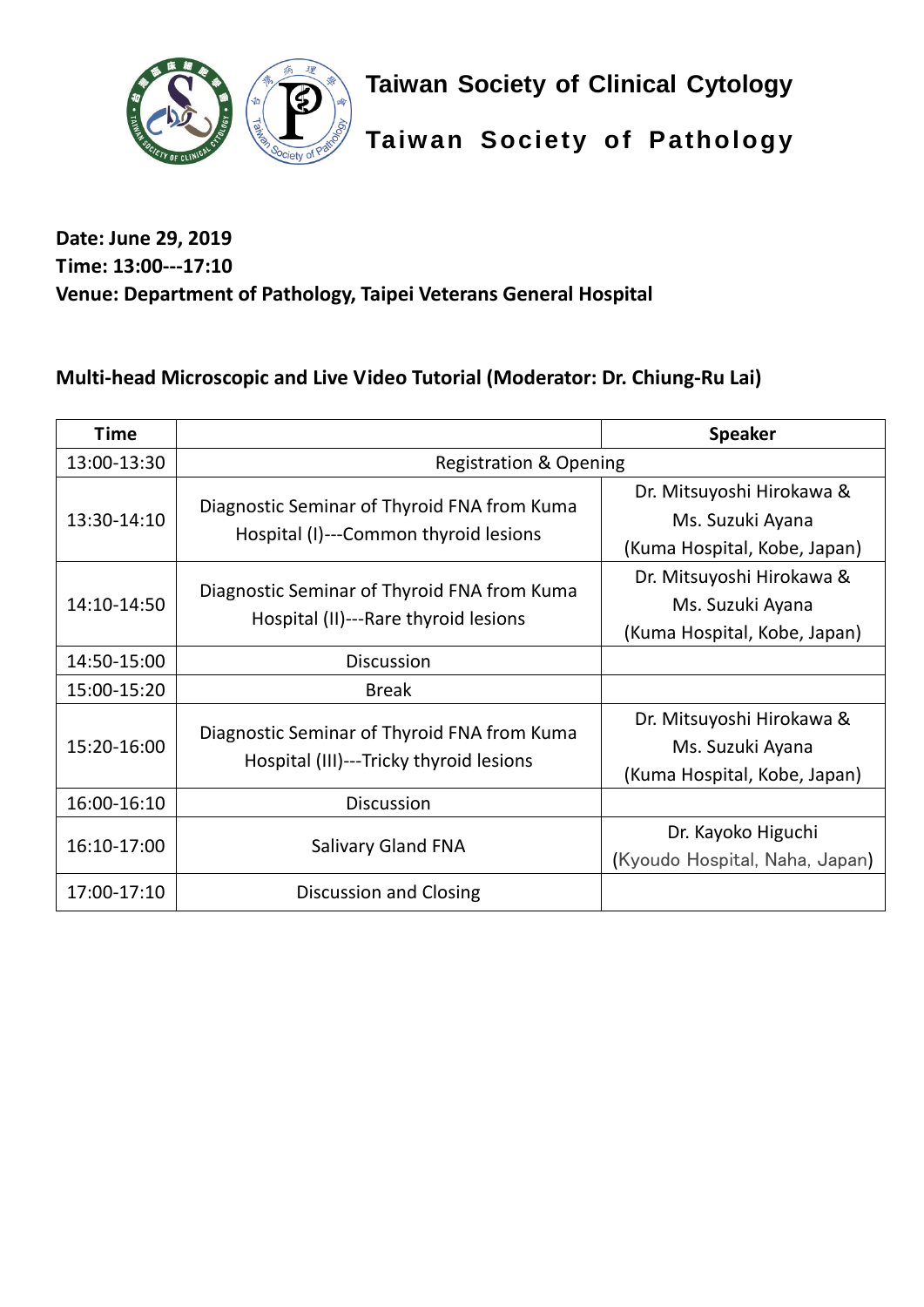# **交通指引**

臺北榮民總醫院 地址:11217 臺北市石牌路 2 段 201 號

開車路線:

國道一號(中山高)→由重慶北路交流道下(往士林方向),過百齡橋→(左轉)承德路五、六段→ (右轉)石牌路一段→石牌路二段 201 號(臺北榮民總醫院)

\*\*醫學科技大樓電梯有管制,須請門口警衛幫忙感應磁卡方可搭至五樓,或可搭乘至

三樓後走樓梯抵達五樓。\*\*

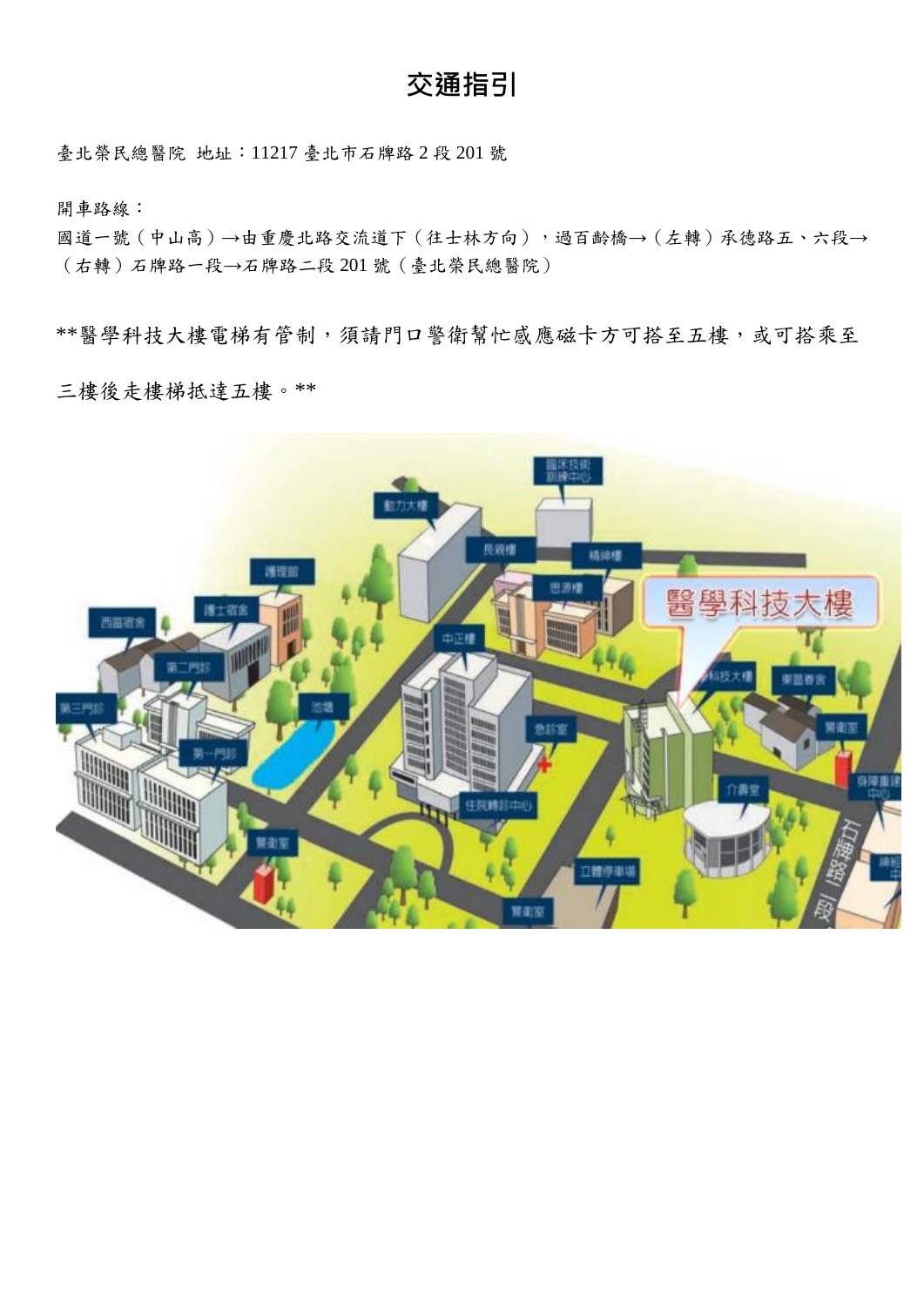大眾運輸:

#### 大眾運輸項目列表

| 項目                                             | 路線                                                                                                                                                                                                                          |
|------------------------------------------------|-----------------------------------------------------------------------------------------------------------------------------------------------------------------------------------------------------------------------------|
| 公車<br>(站牌:榮總、榮總一、榮<br>光新村(榮總東院)、榮總<br>院區、振興醫院) | 128、216、223*、224*、267*、268、277*、敦化幹線*(原 285)、<br>288*、290、508、535、536、重慶幹線*(原 601)、602*、606*、<br>$645* \cdot 646 \cdot 665 \cdot 902* \cdot F225 \cdot \text{ St } 12* \cdot \text{ St } 19 \cdot \text{ h } 8$<br>(*低地板公車) |
| 捷運紅線(淡水信義線)                                    | 石牌站(本院專車接送)                                                                                                                                                                                                                 |
| 國光客運                                           | 1801 基隆一石牌一國立護院                                                                                                                                                                                                             |